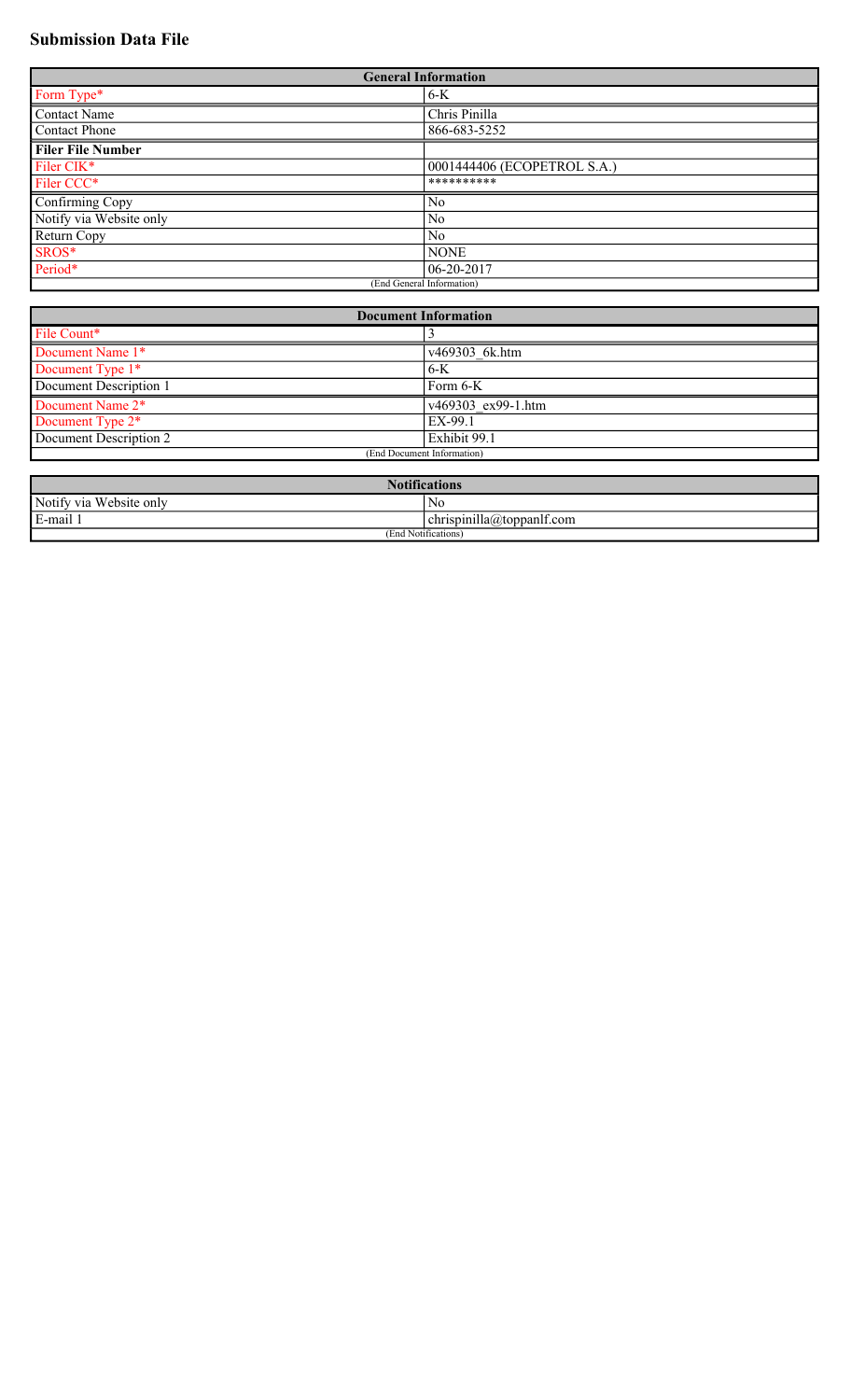# **UNITED STATES SECURITIES AND EXCHANGE COMMISSION Washington, D.C. 20549**

#### **FORM 6-K**

## **REPORT OF FOREIGN PRIVATE ISSUER PURSUANT TO RULE 13a-16 OR 15d-16 UNDER THE SECURITIES EXCHANGE ACT OF 1934**

For the month of June, 2017 Commission File Number 001-34175

ECOPETROL S.A.

(Exact name of registrant as specified in its charter)

N.A.

(Translation of registrant's name into English)

COLOMBIA

(Jurisdiction of incorporation or organization)

Carrera 13 No. 36 – 24

BOGOTA D.C. – COLOMBIA

(Address of principal executive offices)

Indicate by check mark whether the registrant files or will file annual reports under cover of Form 20-F or Form 40-F.

Form 20-F  $\boxtimes$  Form 40-F  $\Box$ 

Indicate by check mark if the registrant is submitting the Form 6-K in paper as permitted by Regulation S-T Rule 101(b)(1)

 $Yes \Box$  No  $\boxtimes$ 

Indicate by check mark if the registrant is submitting the Form 6-K in paper as permitted by Regulation S-T Rule 101(b)(7)

 $Yes \Box$  No  $\boxtimes$ 

Indicate by check mark whether the registrant by furnishing the information contained in this form is also thereby furnishing the information to the Commission pursuant to Rule 12g3-2(b) under the Securities Exchange Act of 1934.

 $Yes \Box$  No  $\boxtimes$ 

If "Yes" is marked, indicate below the file number assigned to the registrant in connection with Rule 12g3-2(b): 82- N/A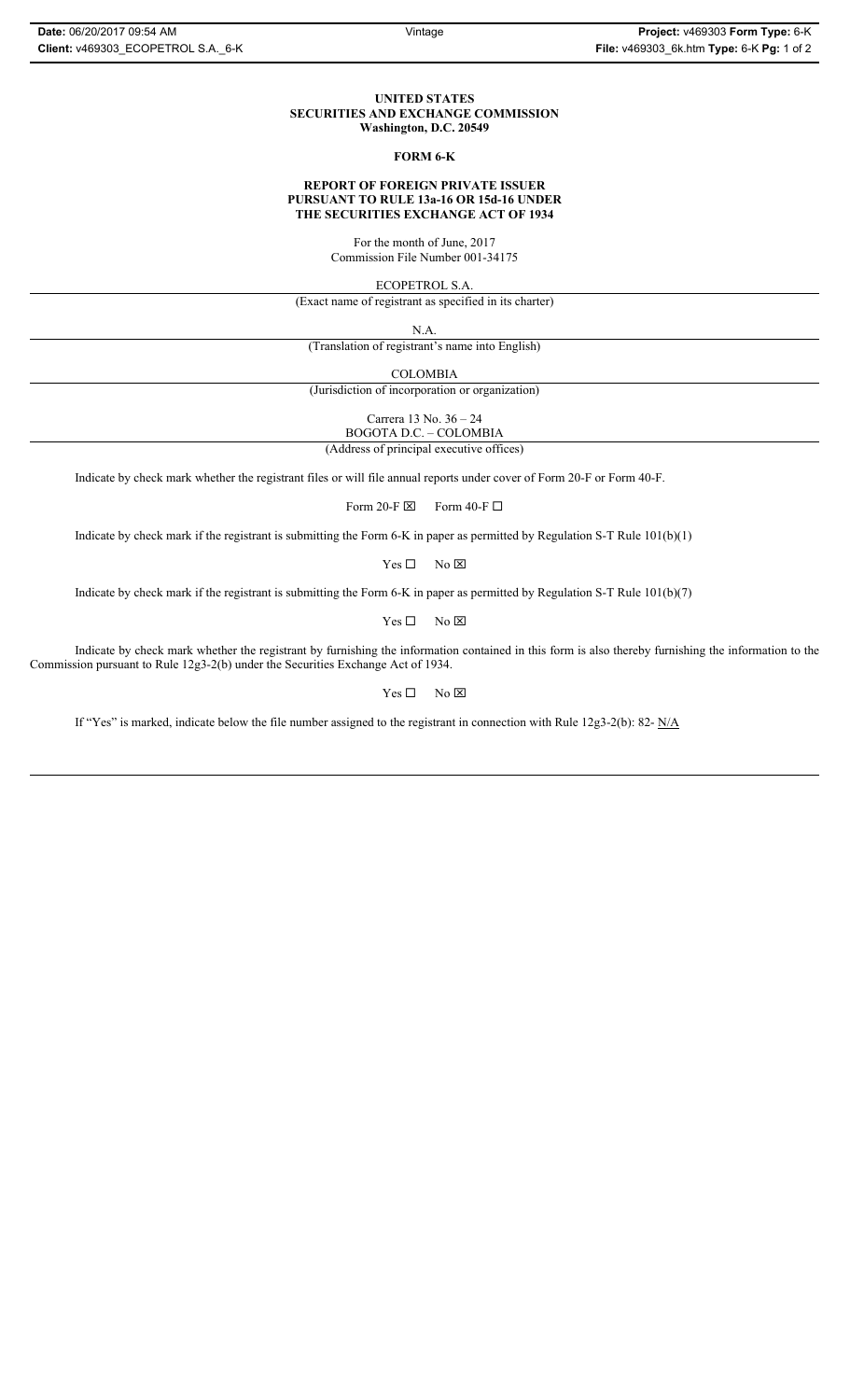| Date: 06/20/2017 09:54 AM          | Vintage | Project: v469303 Form Type: 6-K           |
|------------------------------------|---------|-------------------------------------------|
| Client: v469303 ECOPETROL S.A. 6-K |         | File: v469303 6k.htm Type: 6-K Pg: 2 of 2 |

# **SIGNATURES**

Pursuant to the requirements of the Securities Exchange Act of 1934, the registrant has duly caused this report to be signed on its behalf by the undersigned, thereunto duly authorized.

Ecopetrol S.A.

By: /s/ María Fernanda Suárez

Name: María Fernanda Suárez Title: Chief Financial Officer

Date: June 20, 2017